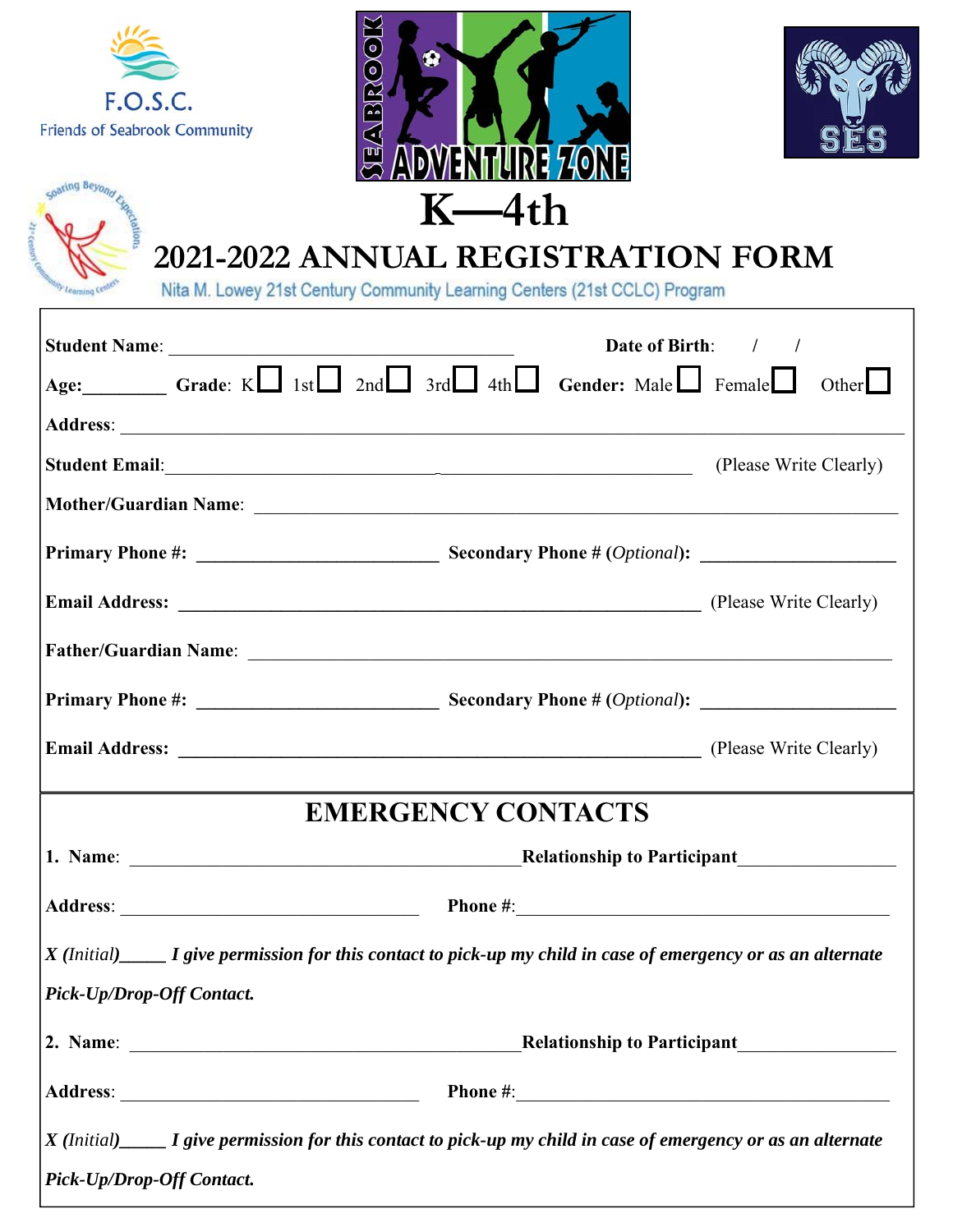







Nita M. Lowey 21st Century Community Learning Centers (21st CCLC) Program

#### **ALLERGIES & MEDICATIONS**

**FOOD ALLERGIES:** 1.\_\_\_\_\_\_\_\_\_\_\_\_\_\_\_\_\_\_\_\_\_ 2.\_\_\_\_\_\_\_\_\_\_\_\_\_\_\_\_\_\_\_ 3.\_\_\_\_\_\_\_\_\_\_\_\_\_\_\_\_\_\_

**OTHER ALLERGIES:** 1.\_\_\_\_\_\_\_\_\_\_\_\_\_\_\_\_\_\_\_\_\_ 2.\_\_\_\_\_\_\_\_\_\_\_\_\_\_\_\_\_\_\_ 3.\_\_\_\_\_\_\_\_\_\_\_\_\_\_\_\_\_\_

*X (Initial)\_\_\_\_\_* The Seabrook Adventure Zone can make REASONABLE snack/lunch accommodations but in the case that students have severe or specific food allergies, parents/guardians must send students to the SAZ program with appropriate snacks/lunch items aligned with their allergy needs.

| <b>MEDICATIONS:</b><br>. . | - |  |
|----------------------------|---|--|
|----------------------------|---|--|

*X (Initial)\_\_\_\_\_* The policy of the Seabrook Adventure Zone is that prescription medication is NOT distributed by SAZ staff or volunteers to participants. If medication is needed during program hours, it must be administered by the participant or responsible party.

*X (Initial)\_\_\_\_\_* I give permission for a 1st Aid/CPR certified SAZ staff member to administer ibuprofen or aspirin to my child as needed.

#### **FREE/REDUCED LUNCH**

SAZ provides ALL students in SAZ with daily FREE Lunch and Snacks, but funding is based on school Free/ Reduced Lunch rates. ALL Information in this document is CONFIDENTIAL.

#### **Please CHECK the BOX identifying if your child has….**

**FREE LUNCH REDUCED LUNCH REDUCED LUNCH FULL PRICE LUNCH** 

**I NEED FREE/REDUCED LUNCH APPLICATION**

**...NEXT PAGE**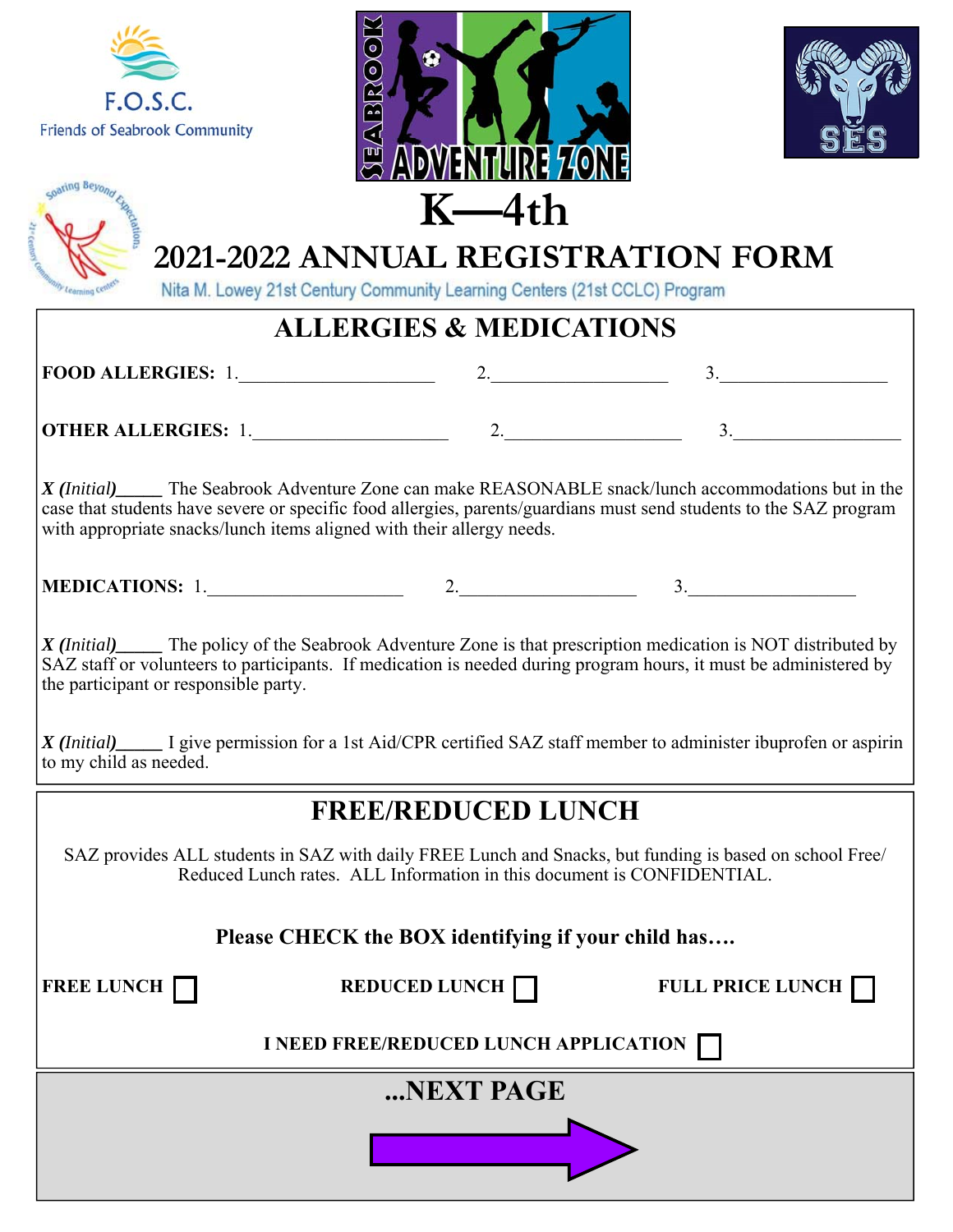







Nita M. Lowey 21st Century Community Learning Centers (21st CCLC) Program

#### **TRANSPORTATION**

SAZ encourages parents and families to utilize pick-up and car pooling strategies if they are available, and will work to connect parents with other parents that may be able to work together for transportation needs.

The Seabrook Adventure Zone ends at 6 PM and all students are expected to be picked up BEFORE or AT 6 PM! End of the Day Pick-Up location for the SAZ Elementary Site is the Parking Lot near the Playground of the Seabrook Elementary School!

Transportation WILL NOT be a barrier for student participation in SAZ, so please reach out to your Site-Coordinator to discuss transportation needs and options.

*X (Initial)\_\_\_\_\_ I will TEXT or EMAIL the Site-Coordinator BEFORE 2 PM if I will be picking up my child early from the SAZ program. AND* 

*X (Initial)\_\_\_\_\_ My child DOES NOT need transportation home from SAZ and I will pick-up my child by 6 PM. OR* 

*X (Initial)\_\_\_\_\_ I will EMAIL the SAZ SES Site-Coordinator: Owen Carter-Duffy at* **Owen@friendsofseabrookcommunity.org**   *or SEND IN WRITING any transportation needs that may occur throughout the school year.* 

#### **WAITLIST POLICY**

SAZ prides ourselves on our ability to avoid programming waitlists when possible, but in the case that a waitlist is in effect, the Seabrook Adventure Zone utilizes certain criteria to identify students most in need of programming that include…

**Academic Need:** Students scoring below proficiency in state standardized testing, showing difficulty with academic goals and objectives, and/or that are identified by the Seabrook School District and SAZ administration for academic supports.

**Behavioral/Social Emotional Learning Need:** Students that struggle with SEL skills aligned with their age and grade expectations, students with heightened behavioral challenges during the school day, and/or that are identified by the Seabrook School District and SAZ administration for behavioral/SEL supports.

**Free/Reduced Lunch:** Students that are identified with Free or Reduced Lunch in the Seabrook School District.

*In the circumstance of a waitlist in effect, SAZ Site-Coordinators will reach out to parents/families and inform them that their registration is on a temporary hold until programming space is available.* 

*SAZ will do everything within our ability to locate programming supports, additional staff, and/or work with community partners to move any child off of the waitlist and into the SAZ program as quickly as possible.*

*X (Initial)\_\_\_\_\_ I have read and understand the Seabrook Adventure Zone WAITLIST Policy.*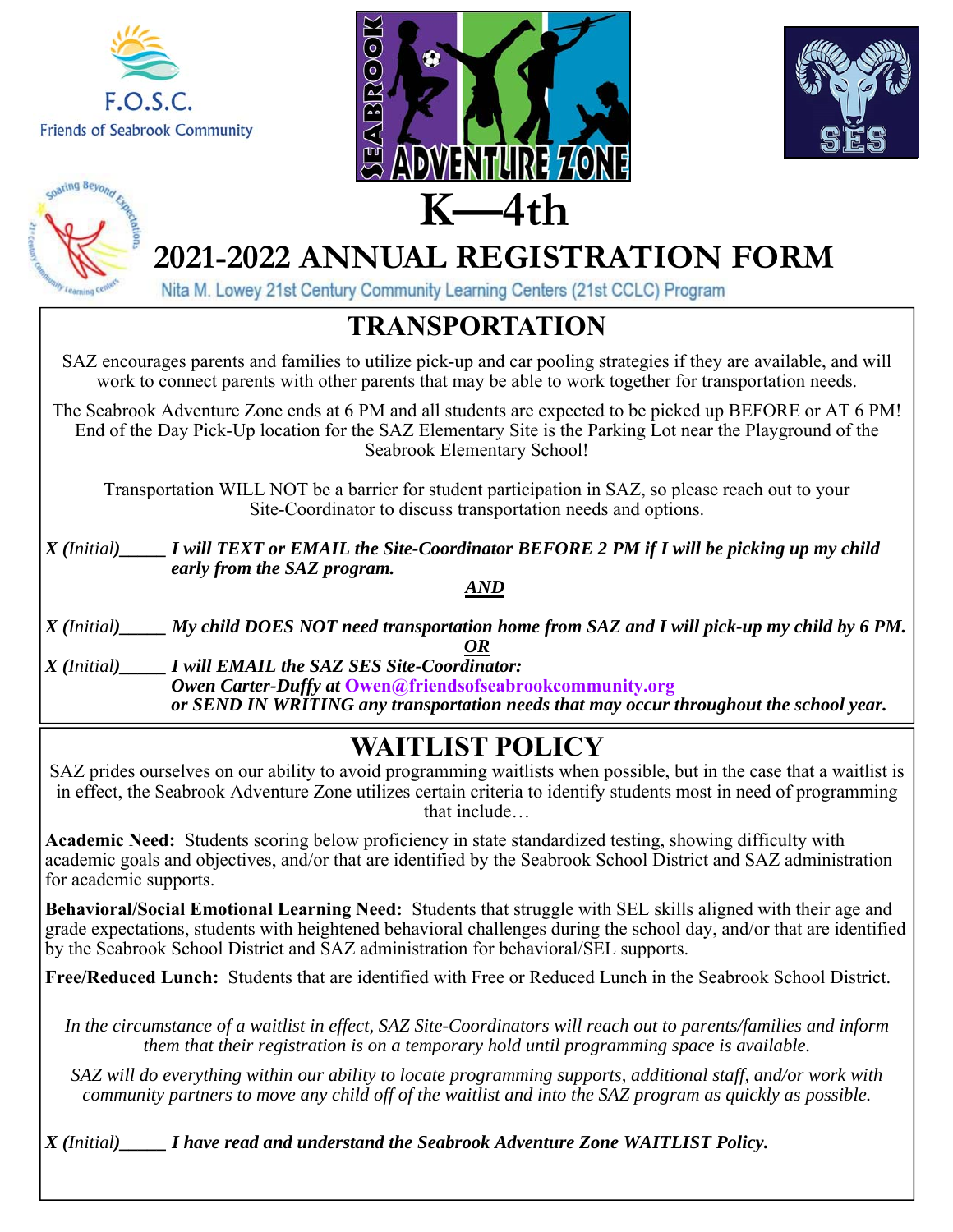







Nita M. Lowey 21st Century Community Learning Centers (21st CCLC) Program

#### **SPECIAL EDUCATION & EQUITABLE SUPPORTS**

SAZ partners with the Seabrook School District and Friends of Seabrook Community to provide the Seabrook Adventure Zone program to Seabrook students. SAZ follows and adheres to all FERPA and IDEA guidelines and regulations and maintain all parent, student, and family confidentiality in accordance with the Family Educational Rights and Privacy Act (FERPA) and Individuals with Disabilities Education Act (IDEA).

SAZ will make REASONABLE accommodations for ALL students, especially those with IEP's and 504 Plans, to ensure that all students have equitable supports, both academically and behaviorally, during the Seabrook Adventure Zone program.

#### **INITIAL ONLY 1 Option Below...**

*X (Initial)\_\_\_\_\_ My child has an IEP or 504 Plan and I give the Seabrook Adventure Zone permission to obtain a copy of the document (s), including student academic and behavioral accommodations, from the Seabrook School District Special Education Department to ensure my child has the highest degree of programming supports during the Seabrook Adventure Zone.* 

#### $\sim$ OR $\sim$

*X (Initial)\_\_\_\_\_ I Do Not give the Seabrook Adventure Zone permission to obtain a copy of my child's IEP or 504 plan from the Seabrook School District Special Education Department.*

#### *~OR~*

*X (Initial)\_\_\_\_\_ My child is not a Special Education student BUT I do have accommodations that work at home or in other programs, academically or behaviorally, and they include…. (Please Write Clearly Below)* 

*\_\_\_\_\_\_\_\_\_\_\_\_\_\_\_\_\_\_\_\_\_\_\_\_\_\_\_\_\_\_\_\_\_\_\_\_\_\_\_\_\_\_\_\_\_\_\_\_\_\_\_\_\_\_\_\_\_\_\_\_\_\_\_\_\_\_\_\_\_\_\_\_\_\_\_\_\_\_\_\_\_\_\_\_\_\_\_\_\_\_\_\_ \_\_\_\_\_\_\_\_\_\_\_\_\_\_\_\_\_\_\_\_\_\_\_\_\_\_\_\_\_\_\_\_\_\_\_\_\_\_\_\_\_\_\_\_\_\_\_\_\_\_\_\_\_\_\_\_\_\_\_\_\_\_\_\_\_\_\_\_\_\_\_\_\_\_\_\_\_\_\_\_\_\_\_\_\_\_\_\_\_\_\_\_* 

*\_\_\_\_\_\_\_\_\_\_\_\_\_\_\_\_\_\_\_\_\_\_\_\_\_\_\_\_\_\_\_\_\_\_\_\_\_\_\_\_\_\_\_\_\_\_\_\_\_\_\_\_\_\_\_\_\_\_\_\_\_\_\_\_\_\_\_\_\_\_\_\_\_\_\_\_\_\_\_\_\_\_\_\_\_\_\_\_\_\_\_\_ \_\_\_\_\_\_\_\_\_\_\_\_\_\_\_\_\_\_\_\_\_\_\_\_\_\_\_\_\_\_\_\_\_\_\_\_\_\_\_\_\_\_\_\_\_\_\_\_\_\_\_\_\_\_\_\_\_\_\_\_\_\_\_\_\_\_\_\_\_\_\_\_\_\_\_\_\_\_\_\_\_\_\_\_\_\_\_\_\_\_\_\_* 

*\_\_\_\_\_\_\_\_\_\_\_\_\_\_\_\_\_\_\_\_\_\_\_\_\_\_\_\_\_\_\_\_\_\_\_\_\_\_\_\_\_\_\_\_\_\_\_\_\_\_\_\_\_\_\_\_\_\_\_\_\_\_\_\_\_\_\_\_\_\_\_\_\_\_\_\_\_\_\_\_\_\_\_\_\_\_\_\_\_\_\_\_ \_\_\_\_\_\_\_\_\_\_\_\_\_\_\_\_\_\_\_\_\_\_\_\_\_\_\_\_\_\_\_\_\_\_\_\_\_\_\_\_\_\_\_\_\_\_\_\_\_\_\_\_\_\_\_\_\_\_\_\_\_\_\_\_\_\_\_\_\_\_\_\_\_\_\_\_\_\_\_\_\_\_\_\_\_\_\_\_\_\_\_\_* 

*1. \_\_\_\_\_\_\_\_\_\_\_\_\_\_\_\_\_\_\_\_\_\_\_\_\_\_\_\_\_\_\_\_\_\_\_\_\_\_\_\_\_\_\_\_\_\_\_\_\_\_\_\_\_\_\_\_\_\_\_\_\_\_\_\_\_\_\_\_\_\_\_\_\_\_\_\_\_\_\_\_\_\_\_\_\_\_\_\_\_* 

*3.*  $\blacksquare$ 

*2.*  $\blacksquare$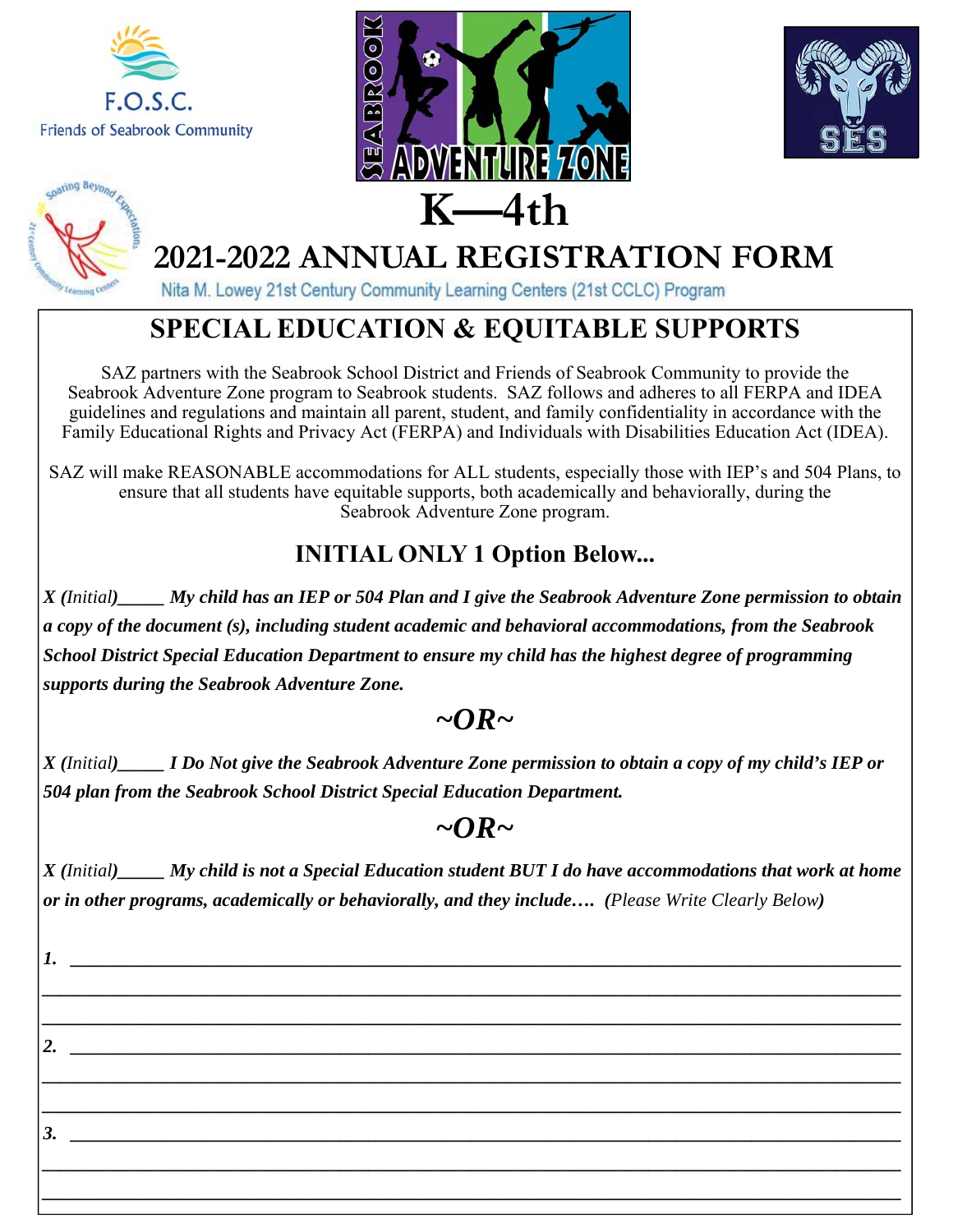







Nita M. Lowey 21st Century Community Learning Centers (21st CCLC) Program

#### **ATTENDANCE POLICY**

SAZ is NOT a DROP-IN program and requires a one-time ANNUAL REGISTRATION (this document) and PROGRAM ENROLLMENT FORMS throughout the year.

Program Session dates are detailed on the SAZ Calendar and Program Enrollment Forms can be completed both electronically and written available on the SAZ website at www.seabrookadventurezone.com and in the Seabrook Elementary School Front Office and Classrooms.

To fully appreciate the academic and behavioral programming components and exciting adventure zone options throughout the afternoon, we ask that parents and families encourage their children to stay the entire duration of the program as often as possible.

To maintain that all students have equitable access to the Seabrook Adventure Zone, SAZ mandates a CRUCIAL Attendance Policy detailed below.

#### *EXCUSED ABSENCE:*

Your child was absent from school, was dismissed early, was sent home on the bus at the end of the day by the nurse, or and EMAIL, CALL, or TEXT was sent to the Site-Coordinator prior to the beginning of the program. *\*Students absent from School cannot participate in SAZ afterschool and is an EXCUSED ABSENCE.* 

#### *UNEXCUSED ABSENCE:*

Your child was present in school but not present in SAZ on a day they were registered to be in SAZ, did not go home sick from school and was not dismissed early, and no prior EMAIL, CALL, or TEXT was made to the Site-Coordinator BEFORE the beginning of the program.

*1-2 Unexcused Absences:* SAZ Site-Coordinator will Email or Call home and discuss any barriers or challenges that may have prevented participation and communication, along with any resources or supports SAZ or our community partners may be able to provide.

*3 or more Unexcused Absences:* Student's enrollment will be put on an immediate freeze and the student will be added to the waiting list (if one is in effect) until parents/guardians can commit to a modified or changed REGISTRATION SCHEDULE with the Site-Coordinator in writing (Email or Written). *\*If a Waiting List is in effect, the student will not be able to return to SAZ until their turn on the waiting list OR the waiting list has been lifted.*

*X (Initial)\_\_\_\_\_ I have read and understand the SAZ Attendance Policy.*

**...YOUR ALMOST FINISHED! NEXT PAGE….**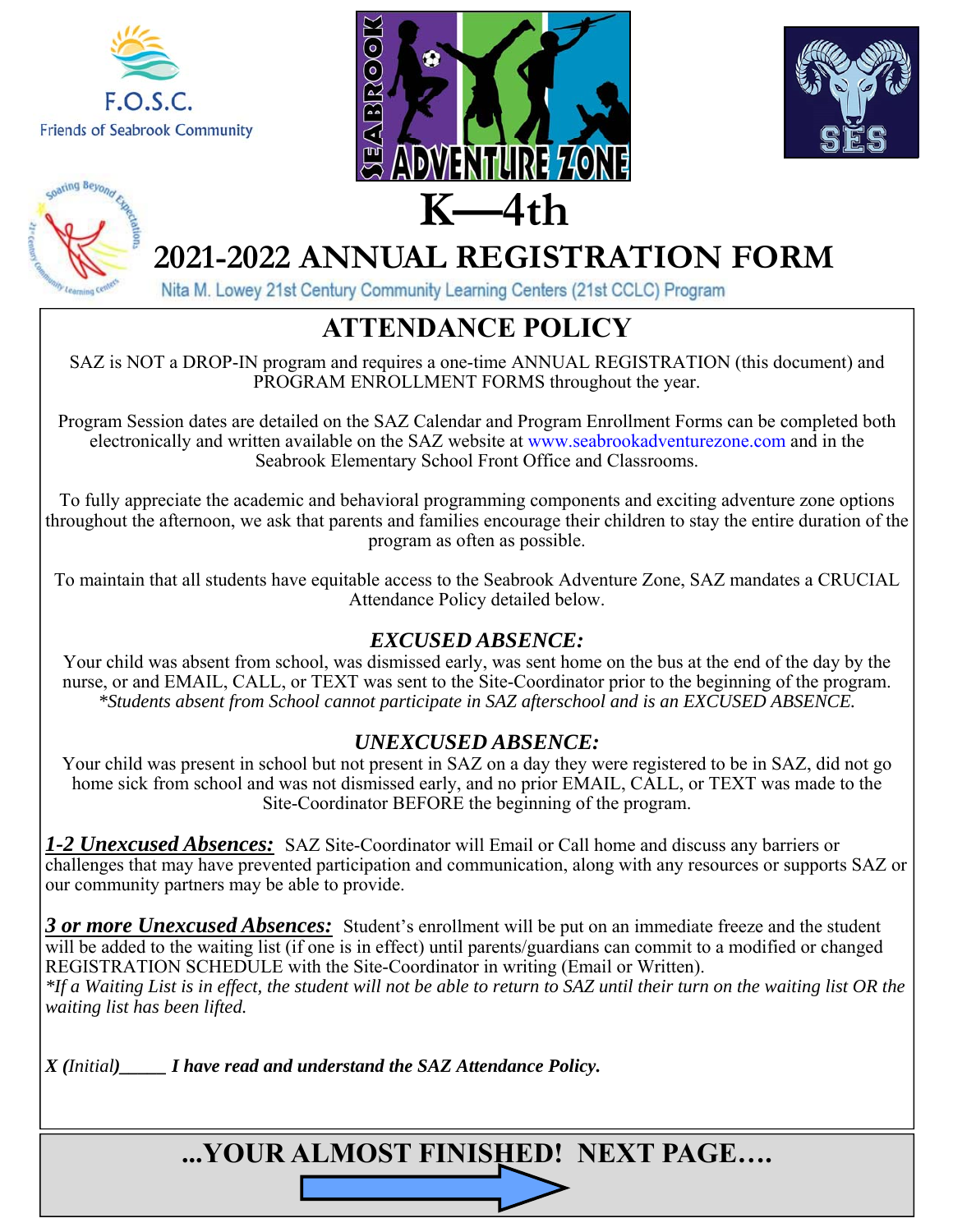







Nita M. Lowey 21st Century Community Learning Centers (21st CCLC) Program

#### **PHOTO/MEDIA RELEASE**

*X (Initial)\_\_\_\_\_ I give SAZ permission for the use of various media representations of my child, including photo, audio, video, and written, for education, outreach and recognition purposes.*

### **YOUTH VOICE (***Non-Academic Surveys***)**

*X (Initial)\_\_\_\_\_ I give permission for SAZ to survey my child about their experiences in the SAZ afterschool program, program ideas, student interests, and other non-academic questions in order to strengthen my child's YOUTH VOICE!* 

\**All surveys are anonymous with NO personal indicators!*

#### **COVID-19/HEALTH & WELLNESS**

SAZ follows all COVID-19 and Health & Wellness guidance from the Seabrook School District to maintain a healthy, safe environment during all SAZ programming.

*X (Initial)\_\_\_\_\_ I have read and understand the SAZ COVID-19/HEALTH & WELLNESS guidelines.* 

*\*For current protocols and updates on COVID-19, please see the Seabrook School District website* 

*OR* 

*the Seabrook Adventure Zone website at* **www.seabrookadventurezone.com**  *for guidance on Masks (Indoors, Outdoors, Transportation, etc.), Health and Hygiene, Cleaning Protocols, and other safety standards and regulations.*

*Please EMAIL Program Director: Forrest E Carter Jr with any COVID-19 related questions at forrest@friendsofseabrookcommunity.org* 

#### **CELL PHONE POLICY**

Cell phones are HIGHLY DISCOURAGED in SAZ to maintain the maximum level of student engagement, focus, and safety.

Students have access to school phones and a SAZ Cell Phone at each site in the case of emergencies or making calls to home.

If a student DOES come to SAZ with a cell phone, the cell phone needs to stay in their backpack or locker at all times. If a student continues to abuse the SAZ cell phone policy, the cell phone will be taken, locked in a secure holding, returned to parents during pick-up, and the Behavior Policy located in the

SAZ Student and Parent Handbook will be followed.

*X (Initial)\_\_\_\_\_ My child WILL NOT bring their cell phone to SAZ.* 

**OR** 

*X (Initial)\_\_\_\_\_ My child WILL bring their Cell Phone to SAZ and I understand the guidelines, expectations, and potential consequences outlined in the SAZ Cell Phone Policy.*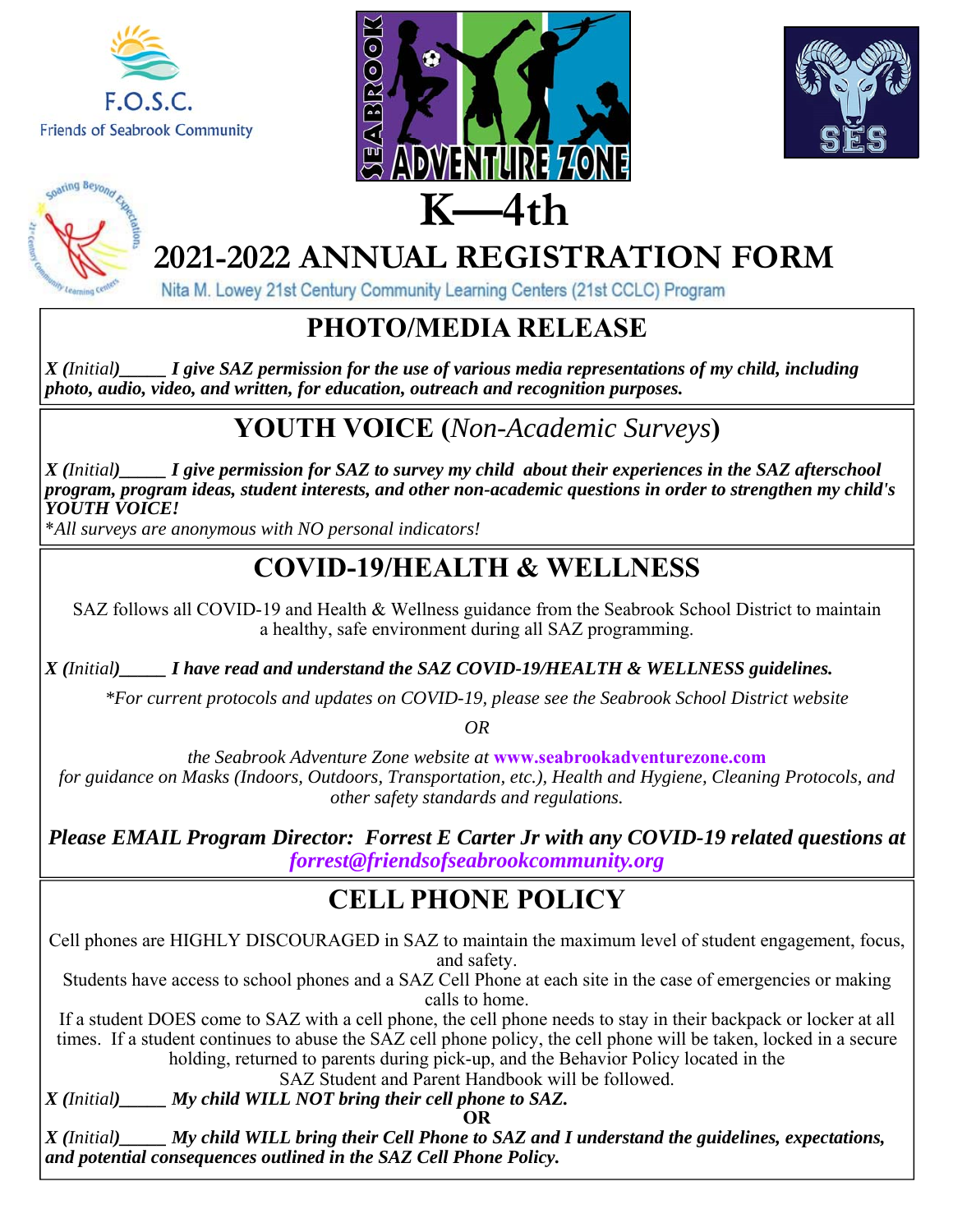





|                                 |                                                                                                                                   | <u>ADJULINI GIMI LIVIU</u>          |                                       |  |  |  |
|---------------------------------|-----------------------------------------------------------------------------------------------------------------------------------|-------------------------------------|---------------------------------------|--|--|--|
|                                 | $K$ —4th                                                                                                                          |                                     |                                       |  |  |  |
|                                 | 2021-2022 ANNUAL REGISTRATION FORM                                                                                                |                                     |                                       |  |  |  |
| Cearming Co                     | Nita M. Lowey 21st Century Community Learning Centers (21st CCLC) Program                                                         |                                     |                                       |  |  |  |
| <b>YOUTH VOICE &amp; CHOICE</b> |                                                                                                                                   |                                     |                                       |  |  |  |
|                                 | This page is for your CHILD to fill out!                                                                                          |                                     |                                       |  |  |  |
|                                 | One of the perks of registering for SAZ is that you get a                                                                         |                                     |                                       |  |  |  |
|                                 | <b>CUSTOMIZED SAZ INTRO PACK</b> given to you on your first day of SAZ that includes                                              |                                     |                                       |  |  |  |
|                                 | Full Set of MARKERS, CRAYONS, and COLORED PENCILS<br>• 6 PENCILS and a PENCIL SHARPENER                                           |                                     |                                       |  |  |  |
|                                 | • \$50 SAZ DOLLARS (Wait till you see the SAZ Store!)                                                                             |                                     |                                       |  |  |  |
|                                 |                                                                                                                                   | <b>WATERCOLOR SET</b>               |                                       |  |  |  |
|                                 | • SAZ-I-TIZER (SAZ Hand Sanitizer given the name SAZ-I-TIZER by a SAZ Student!)<br>ANNNNNDDDDDThe Items Below that YOU CHOOSE !!! |                                     |                                       |  |  |  |
|                                 | Have FUN!                                                                                                                         |                                     |                                       |  |  |  |
|                                 | <b>Check One Box for Each Item!</b>                                                                                               | <b>Check One Box for Each Item!</b> |                                       |  |  |  |
|                                 | $\sim$ SAZ CINCH BAG $\sim$                                                                                                       |                                     | $\sim$ SAZ WALLET $\sim$              |  |  |  |
| <b>BLACK</b>                    | <b>LIGHT PINK</b><br><b>ORANGE</b>                                                                                                | <b>BLUE</b>                         | <b>GREEN</b><br>ORANGE                |  |  |  |
| <b>BURGUNDY</b>                 | NAVY BLUE<br>CAROLINA BLUE                                                                                                        | <b>YELLOW</b>                       | <b>PURPLE</b><br><b>PINK</b>          |  |  |  |
| <b>PURPLE</b>                   | <b>LIME GREEN</b>                                                                                                                 |                                     | ~SAZ CLOTH FACE MASK~                 |  |  |  |
|                                 |                                                                                                                                   | <b>LIGHT PINK</b>                   | <b>BLACK</b><br>ORANGI                |  |  |  |
|                                 | ~FLEXIBLE RULER~                                                                                                                  |                                     |                                       |  |  |  |
| <b>BLUE</b>                     | <b>GREEN</b><br>ORANGE                                                                                                            | HUNTER GREEN                        | <b>RED</b><br><b>PURPLE</b>           |  |  |  |
| YELLOW                          | <b>PURPLE</b>                                                                                                                     | ~SAZ SUN GLASSES~                   |                                       |  |  |  |
|                                 |                                                                                                                                   |                                     | <b>BLACK FRAMES</b>                   |  |  |  |
|                                 | $\sim$ SAZ WATER BOTTLE $\sim$                                                                                                    | <b>BLUE TEMPLES</b>                 | PURPLE TEMPLE:<br><b>PINK TEMPLES</b> |  |  |  |
| CHARCOAI                        | ${\rm FUCHSIA}$<br>$\operatorname{BLUE}$                                                                                          | <b>BLACK TEMPLES</b>                |                                       |  |  |  |
| <b>GREEN</b>                    | <b>PURPLE</b>                                                                                                                     |                                     | OR                                    |  |  |  |
|                                 |                                                                                                                                   |                                     | <b>WHITE FRAMES</b>                   |  |  |  |
|                                 |                                                                                                                                   | NEON GREEN TEMPLES                  | PURPLE TEMPLE                         |  |  |  |
|                                 |                                                                                                                                   | ORANGE TEMPLES                      |                                       |  |  |  |